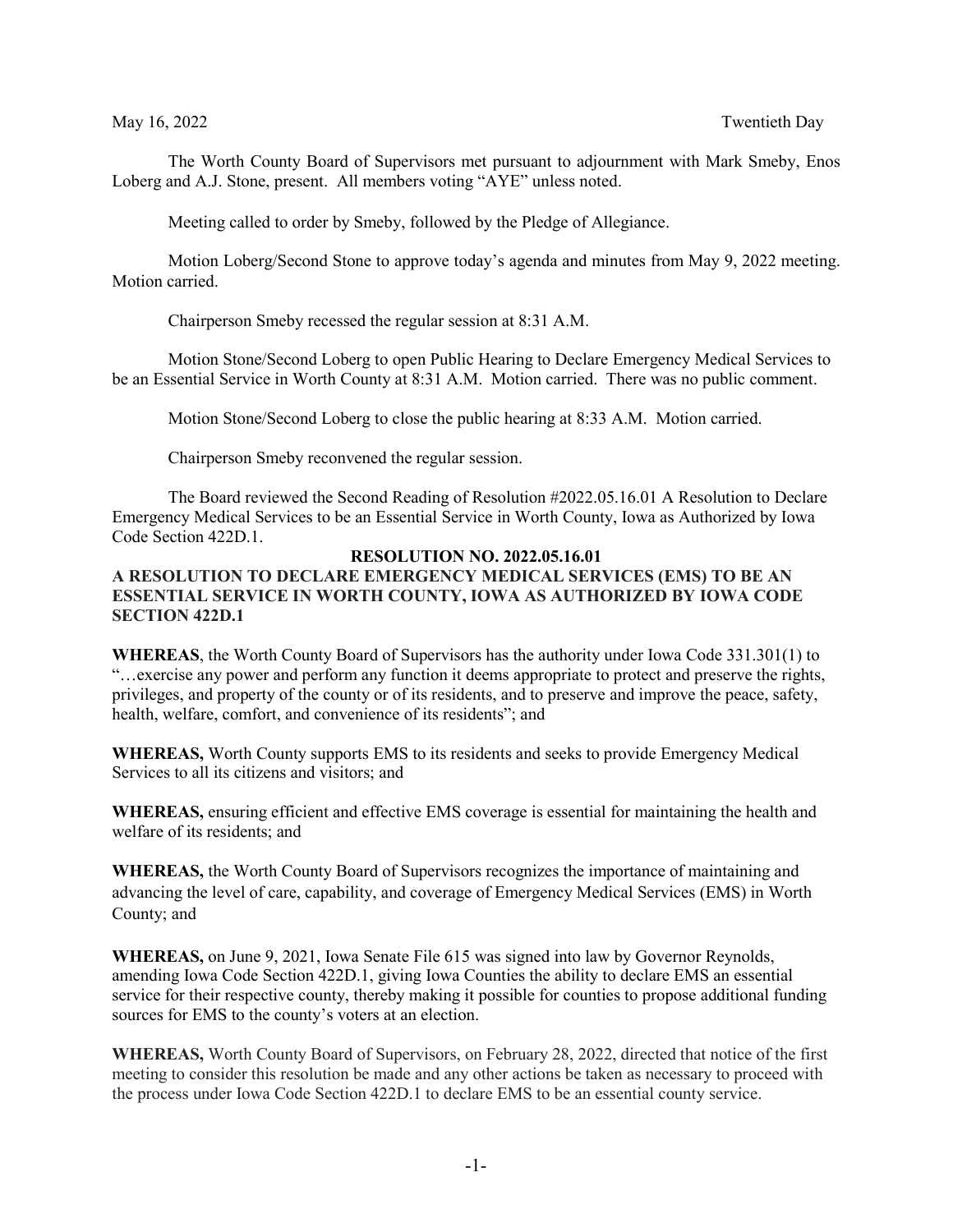**NOW, THEREFORE, BE IT RESOLVED** by the Worth County Board of Supervisors, that: Emergency Medical Services (EMS) is hereby declared an essential service in and for Worth County, Iowa, and the Worth County Board of Supervisors will exercise the necessary power and functions appropriate to preserve the health, safety, and welfare of Worth County residents and provide for an effective and efficient Worth County Emergency Medical Services (EMS) System that allows for quality care for the persons living, working or traveling in Worth County, Iowa. Exercising said necessary power and function includes, but is not limited to, the establishment of a Worth County emergency medical services advisory council and the proposition of a local option income surtax and/or ad valorem property tax to fund EMS to be voted upon by Worth County voters.

**NOW, BE IT FURTHER RESOLVED**, that adoption of this resolution will allow 1) For an election to be offered for voter approval of an ad valorem property tax not to exceed seventy-five cents per one thousand dollars of assessed value for EMS and 2) The creation of a county emergency medical services system advisory council to assist in researching / assessing the service needs of the county and guide implementation of the same under Iowa Code Section 422D.1.

**NOW, BE IT FURTHER RESOLVED,** if a proposition to fund EMS through either a local option surtax or ad valorem property tax, or some combination thereof, fails to receive a favorable vote by at least sixty percent of those voting on the question, this resolution shall be deemed null and void.

1<sup>st</sup> Reading Date: May 9 2nd Reading Date: May 16 3<sup>rd</sup> Reading and Approval Date:

Upon Roll Call, the vote thereon was as follows: AYES: NAYS: N/A ABSTAIN: N/A

HEREBY RESOLVED by the Board of Supervisors for Worth County, Iowa, on this 16th day of May 2022.

Mark Smeby Chair, Board of Supervisors

Attest: Jacki A. Backhaus, County Auditor

A date and time for a Third public hearing to consider a Resolution to Declare Emergency Medical Services to be an Essential Service in Worth County, Iowa was set on May 23 at 8:30 A.M.

Motion Loberg/Second Stone to approve a bid for DD  $#72$  to clean out  $\frac{1}{2}$  mile of open ditch in Fertile Township, Section 28 Northeast Quarter starting at Dogwood Ave going West 2,600 ft. for \$2.50/running ft. (dug & leveled). There is no pipe work on the bid. The total estimate is \$6,500 as submitted by Jerald Rognes, Rognes Bros. Exc. Inc. Motion carried.

 Motion Stone/Second Loberg to approve claims in the amount of \$98,605.03, as per the following schedule. Motion carried.

| Agri Sales & Bldg Supply Inc | Parts-Eng | 85.00 |
|------------------------------|-----------|-------|
|------------------------------|-----------|-------|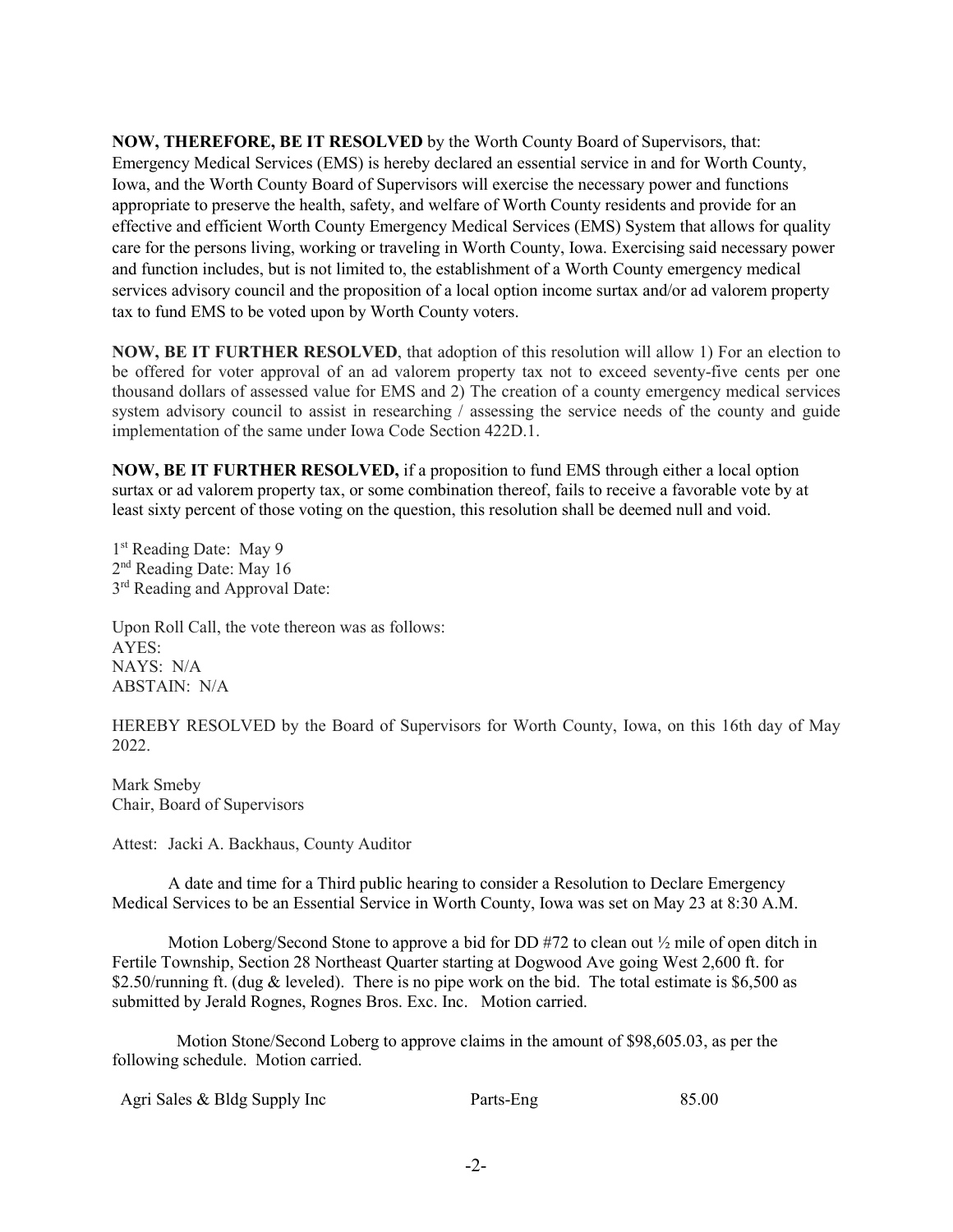| Agvantage Fs Inc                         | Fuel-Eng           | 180.74    |
|------------------------------------------|--------------------|-----------|
| Aramark                                  | Service-Gsr        | 283.08    |
| <b>Austin Office Products</b>            | Supplies-Shf       | 44.97     |
| Berge Oil Company                        | Fuel-Eng           | 20,518.86 |
| <b>Bmc Aggregates Llc</b>                | Rock-Eng           | 14,389.88 |
| Centurylink                              | Service-Eng        | 65.35     |
| City Of Fertile                          | Service-Eng        | 78.97     |
| City Of Manly                            | Service-Eng        | 52.00     |
| Culligan Of Mason City                   | Service-Gsr        | 98.30     |
| Dickinson, Mackaman, Tyler & Hagen, P.C. | Service-Sup        | 552.00    |
| Dick's Place Body & Tow                  | Service-Shf        | 550.00    |
| Enos Loberg                              | Mileage-Sup        | 252.72    |
| Falkstone Llc                            | Rock-Eng           | 25,895.00 |
| Fallgatter's Market Inc                  | Supplies-Shf       | 197.64    |
| Fleetpride                               | Parts-Eng          | 5,757.46  |
| <b>Grafton Welding</b>                   | Service-Con        | 137.00    |
| Heartland Business Systems, Llc          | Service-Dap        | 14,315.09 |
| Ip Pathways                              | Service-Dap        | 3,008.02  |
| Itsavvy Llc                              | Supplies-Dap       | 3,700.00  |
| J & J Machining Welding & Fabricating    | Service-Eng        | 80.32     |
| Jay Heims                                | Reimb-Asr          | 9.00      |
| Jessica Reyerson                         | Reimb-Phd          | 50.00     |
| Kelly Hardware                           | Supplies-Con       | 357.91    |
| <b>Lawson Products Inc</b>               | Supplies-Eng       | 736.14    |
| Lexipol, Llc                             | Service-Shf        | 2,092.00  |
| Marco Technologies Llc                   | Service-Dap & Asr  | 504.15    |
| Nassco Inc.                              | Supplies-Gsr       | 226.97    |
| Shred Right                              | Service-Phd        | 51.84     |
| Singelstad's Hardware                    | Supplies-Eng       | 21.48     |
| State Hygienic Laboratory                | Service-San        | 288.00    |
| Teresa Olson                             | Reimb-Rec          | 234.00    |
| The Rustic Thread                        | Supplies-Phd       | 234.00    |
| Thrifty White Pharmacy                   | Supplies-Shf       | 525.44    |
| Waste Management Of Iowa Inc             | Service-Sdp        | 2,650.00  |
| Windstream                               | Service-Eng        | 14.39     |
| Worth Lumber Co                          | Supplies-Con       | 367.31    |
|                                          | <b>Grand Total</b> | 98,605.03 |

Motion Stone/Second Loberg to approve the clerk of court's monthly report. Motion carried.

Motion Stone/Second Loberg to approve Salary Change for Chad Wurtzel at \$61,235.20/year as submitted by the sheriff. Motion carried.